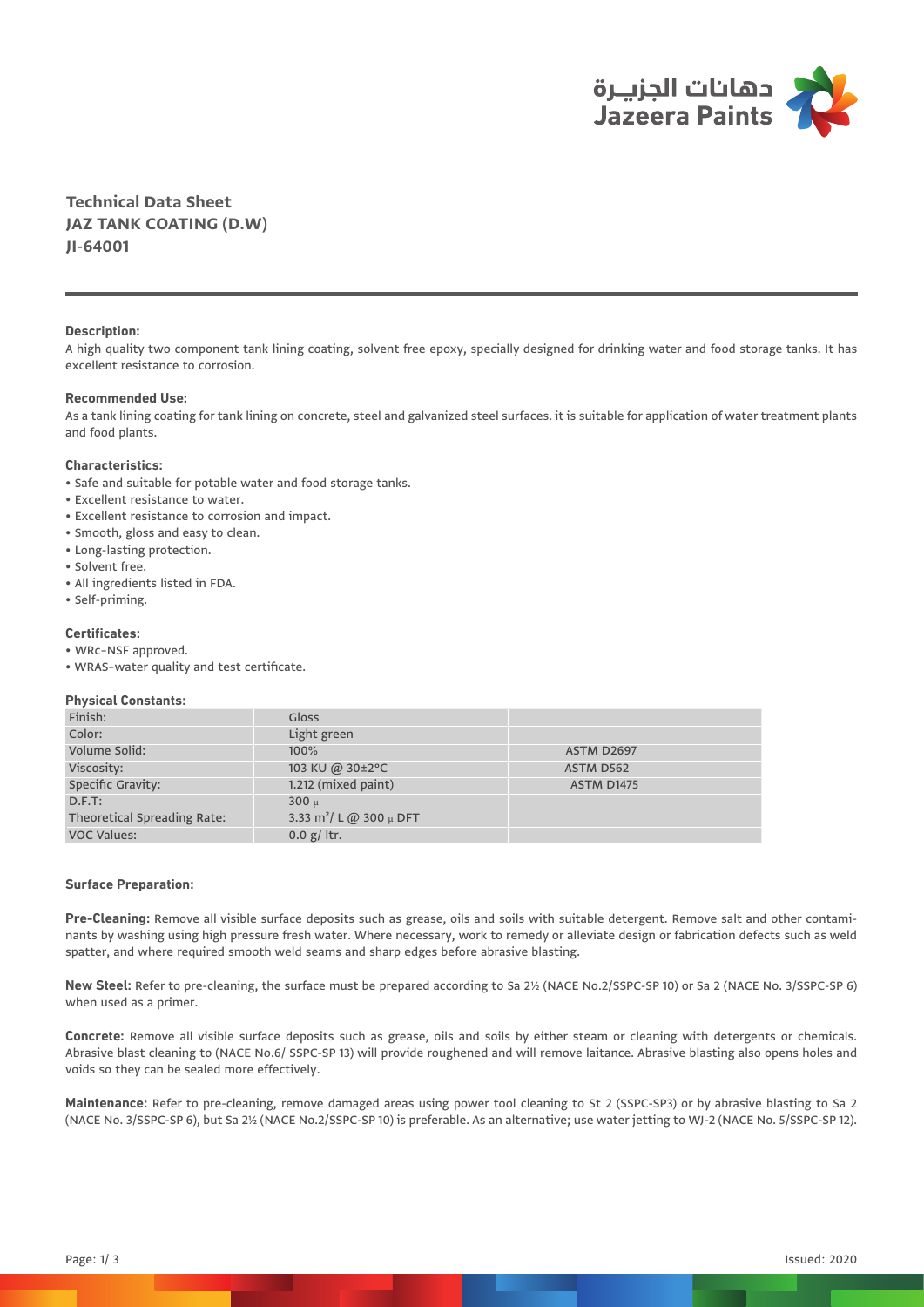

**Technical Data Sheet JAZ TANK COATING (D.W) JI-64001**

# **Application Condition:**

- Temperature during application should be more than (5°C).
- Surface temperature: at least (3°C) above dew point.
- Relative humidity: maximum 85%.

# **Application Data:**

| Mixing Ratio: | By volume        | Base   | Hardener |
|---------------|------------------|--------|----------|
|               |                  | 2.47 : |          |
| Pot-life:     | 30 min. @ 25 °C. |        |          |

Induction time: Nil.

• Base & hardener should be stirred carefully before use, then mix them together completely with the validated mixing ratio to achieve homogeneous mixture.

• The mixture should be used during the determined pot-life.

#### **Painting System:**

Primers: Self-priming. Topcoats: None

# **Application Methods and Thinning:**

Thinner: Not reccomended

| • Application Method       | Airless Spray     | Air Spray | Brush/Roller |
|----------------------------|-------------------|-----------|--------------|
| • Thinning (by volume) $*$ | $(0)\%$           | N/A       | $(0)$ %      |
| • Nozzle Orifice           | $0.015 - 0.021$ " | N/A       | N/A          |
| • Nozzle Pressure          | 15 MPa (2100psi)  | N/A       | N/A          |
| • Spray Angle              | $40 - 80^{\circ}$ | N/A       | N/A          |

\*Depends on the weather condition at work place.

\*\* Recommended for stripe coat and small areas.

# **Film Thickness and Spreading Rate:**

|                              | Minimum       |              | Maximum  |              | Recommended |              |
|------------------------------|---------------|--------------|----------|--------------|-------------|--------------|
|                              | (µ <b>m</b> ) | mil          | $\mu(m)$ | mil          | $\mu$ m     | mil          |
| • Dry Film Thickness (DFT)   | 100           |              | 400      | 16           | 300         | 12           |
| • Wet Film Thickness (WFT)   | 100           |              | 400      | 16           | 300         | 12           |
|                              | $m^2/L$       | $ft^2/USgal$ | $m^2/L$  | $ft^2/USgal$ | $m^2/L$     | $ft^2/USgal$ |
| • Theoretical Spreading Rate | 10            | 401          | 2.5      | 100          | 3.33        | 133.6        |